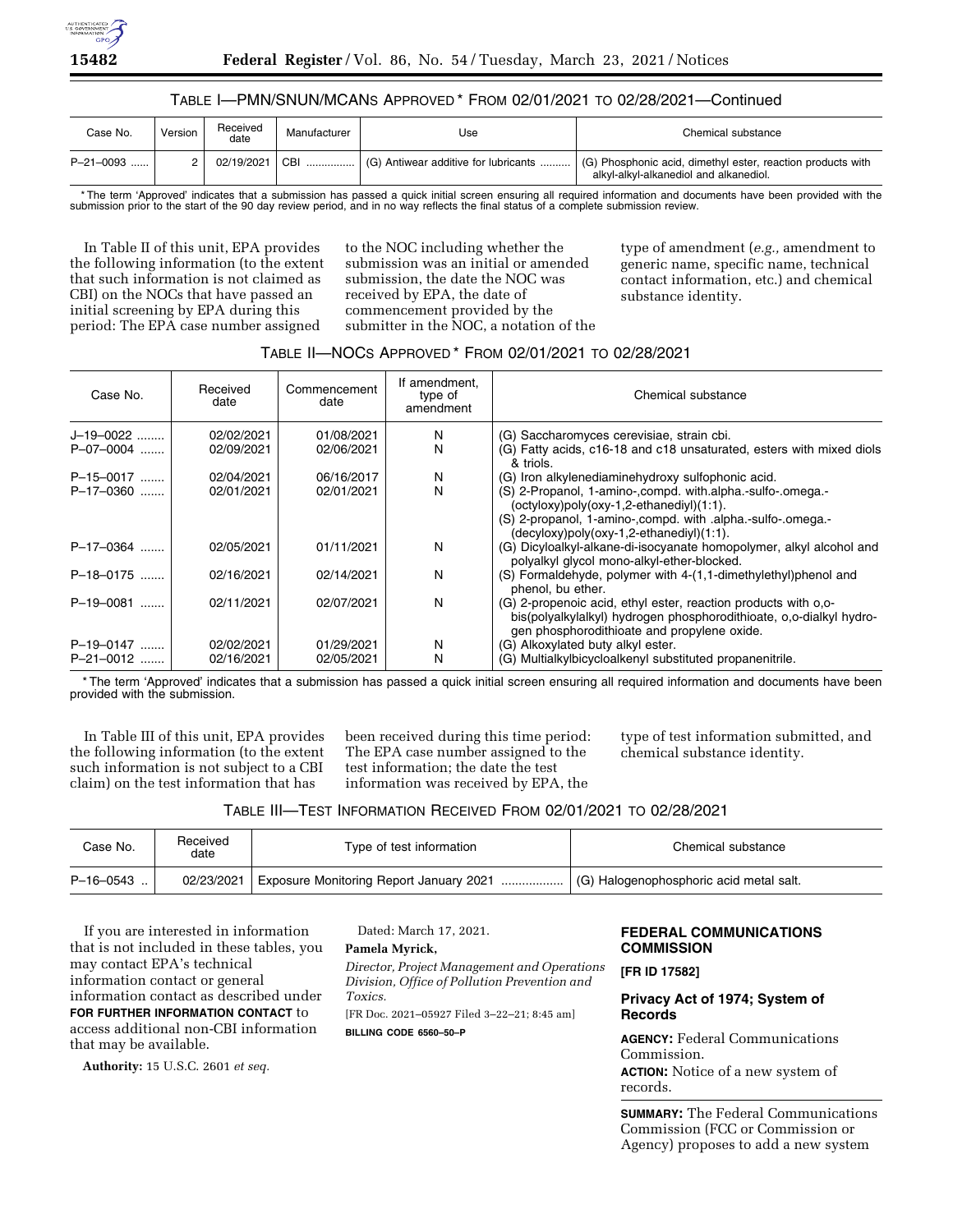of records, FCC/WCB–4, Consumer Challenge Process, to its inventory of records systems subject to the Privacy Act of 1974, as amended. This action is necessary to meet the requirements of the Privacy Act to publish in the

**Federal Register** notice of the existence and character of records maintained by the Agency. The FCC maintains programs that require telecommunication providers and carriers (Participants) to report service coverage or locations eligible for support to the FCC, such as the FCC's Digital Opportunity Data Collection (DODC) and the Universal Service Fund (USF) Eligible Location Adjustment Process (ELAP). Under these programs, consumers and third parties (collectively, Stakeholders) may challenge the service coverage or number of locations eligible for support (eligible locations) reported by Participants. The Consumer Challenge Process system of records contains personally identifiable information (PII) submitted by individuals, or third parties on behalf of individuals, needed to establish eligibility to challenge the accuracy of Participants' submissions, provide sufficient information for Participants to respond to a challenge, and create accurate maps of Participant coverage or eligible locations. To establish eligibility, prospective Stakeholders who are individuals must submit certain PII that will be used to verify their identities and their interest in receiving services from a Participant in the relevant geographic area, *i.e.,* the coverage area for DODC, or the Participant's supported areas for ELAP. In certain programs, the PII will also be used to establish that the Stakeholders do not hold a controlling interest in a competitor. Once verified, Stakeholders may submit additional PII to establish that specific geolocations are eligible locations, such as evidence verifying ownership or occupancy of a location. Participation in any Consumer Challenge Process is voluntary. **DATES:** This system of records will become effective on March 23, 2021. Written comments on the routine uses are due by April 22, 2021. The routine uses will become effective on April 22, 2021, unless written comments are received that require a contrary determination.

**ADDRESSES:** Send comments to Margaret Drake at *privacy@fcc.gov* or at Federal Communications Commission, 45 L Street NE, Washington, DC 20554 at 202–418–1707.

**FOR FURTHER INFORMATION CONTACT:**  Margaret Drake, 202–418–1707, or *privacy@fcc.gov* (and to obtain a copy of the Narrative Statement that includes details of this proposed new system of records).

### **SUPPLEMENTARY INFORMATION:**

Depending on the program, the FCC or the Universal Service Administrative Company, in conjunction with and under the supervision of the FCC, will collect and maintain documentation in the system of records to verify the identity and eligibility of certain individuals to participate as Stakeholders in the process, including information that may link individuals to particular properties and/or commercial interests (*e.g.,* geolocation coordinates, billing information).

## **SYSTEM NAME AND NUMBER:**

FCC/WCB–4, Consumer Challenge Process.

#### **SECURITY CLASSIFICATION:**

Unclassified.

### **SYSTEM LOCATION(S):**

Federal Communications Commission (FCC), 45 L Street NE, Washington, DC 20554; and Universal Service Administrative Company (USAC), 700 12th Street NW, Suite 900, Washington, DC 20005.

#### **SYSTEM MANAGER(S):**

The FCC and, in some cases, USAC on behalf of and under the supervision of the FCC.

### **AUTHORITY FOR MAINTENANCE OF THE SYSTEM:**

47 U.S.C. 151–154, 254; 47 CFR Sections 0.91, 0.291, 1.11.427, 54.310; *Connect America Fund,* WC Docket No. 10–90 *et al.,* Order on Reconsideration, 33 FCC Rcd 1380, 1390–92, paras. 23– 28 (2018); *Connect America Fund,* WC Docket No. 10–90, 34 FCC Rcd 10395 (2019); 47 U.S.C. 641–646; *Establishing the Digital Opportunity Data Collection,*  WC Docket No. 19–195.

#### **PURPOSE(S) OF THE SYSTEM:**

The Consumer Challenge Process system contains information to facilitate challenges to (1) Participant service reports under the DODC or other Commission adjustment programs, on a state-by-state basis, and

(2) Participants' defined deployment obligations (and associated support) under the USF. In this system, the Commission or USAC, on behalf of the Commission, will gather information to verify the identity of prospective Stakeholders and their direct interests in receiving certain services in the relevant locations. The submitted PII may link one or more individuals to locations and/or commercial interests and services relating to such locations. In some circumstances, prospective

Stakeholders must certify that they do not hold a controlling interest in one or more competitors of the Participant that they are challenging.

## **CATEGORIES OF INDIVDUALS COVERED BY THE SYSTEM:**

The individuals in this system include actual and potential consumers of fixed or mobile broadband services; individuals challenging mobile coverage in a specific area; and individuals who submit information to verify their eligibility to challenge a Participant's location data.

## **CATEGORIES OF RECORDS IN THE SYSTEM:**

The records in this system may include name, address, email address, phone number, partial Social Security Number (or Tribal Identification Number if no Social Security Number is available), requests for broadband services, commercial records associated with the receipt of residential services and utilities, home ownership, land use rights (including building development), government forms, statements, authorizations, and certifications. Further, such records may include information confirming that individuals do not have a controlling interest in one or more competitors of the Participant being challenged.

## **RECORD SOURCE CATEGORIES:**

The information in the system is provided by individuals who are consumers of fixed or mobile broadband services, residents or property owners in areas where Participants have been authorized (or are eligible to be authorized) to receive universal service support through certain high-cost programs, and government agencies or other entities (*e.g.,* consumer groups) who collect challenges from individuals and submit them in bulk.

#### **ROUTINE USES OF RECORDS MAINTAINED IN THE SYSTEM, INCLUDING CATEGORIES OF USERS AND PURPOSES OF SUCH USES:**

In addition to those disclosures generally permitted under 5 U.S.C. 552a(b) of the Privacy Act, all or a portion of the records or information contained in this system may be disclosed to authorized entities, as is determined to be relevant and necessary, outside the FCC as a routine use pursuant to 5 U.S.C. 552a (b)(3) as follows:

1. Program Management—To USAC employees to conduct official duties associated with the management, operation, and oversight of the ELAP as directed by the Commission, including but not limited to, decisions to modify the number of locations (and associated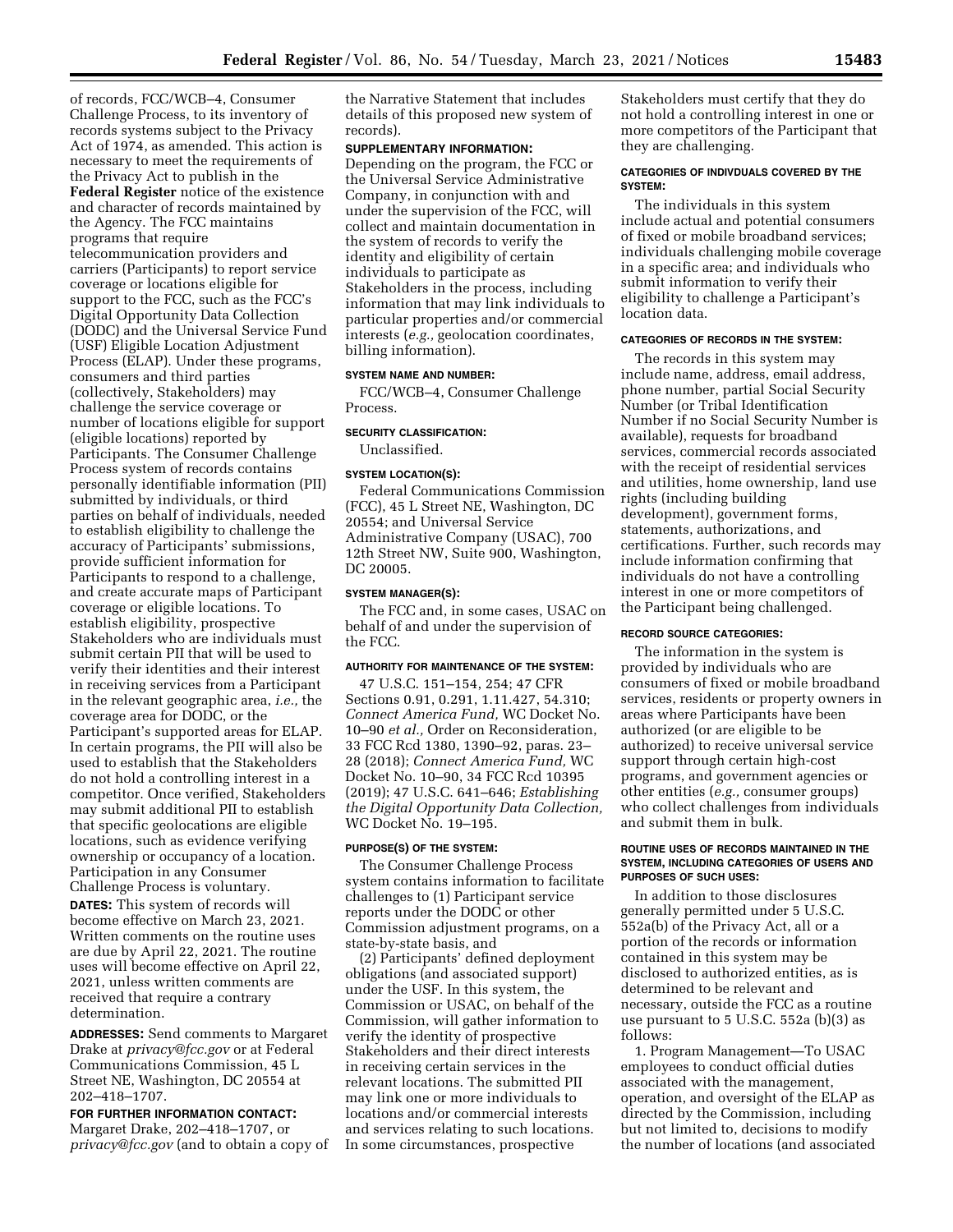support) that Participants must serve to satisfy their USF obligations.

2. Third Party Contractors—To an employee of any third-party contractor engaged by USAC or the Commission to, among other things, develop IT systems or applications; conduct the Stakeholder eligibility verification process; verify the completeness and accuracy of Participants' coverage information; develop and maintain relevant maps; and, develop the Commission order modifying the Participants' defined deployment obligation.

3. Participants — Stakeholder challenge information, including Stakeholder contact information, geolocation, and other location information (*e.g.,* the number of units at a location) will be made available to relevant Participants for the purposes of allowing them to file a reply to Stakeholder challenges.

4. Stakeholders — For ELAP, Stakeholder contact information and certain other challenge information will be made available to other verified Stakeholders filing challenges in the same study area. Other Stakeholders include individuals, entities, and non-Federal agencies, including any State or local government, or agency thereof.

5. Public—Stakeholder geolocation information may be included on coverage maps published on the FCC and/or USAC websites.

6. Congressional Inquiries—To a Congressional office from the record of an individual in response to an inquiry from that Congressional office made at the written request of that individual.

7. Government-Wide Program Management and Oversight—To the Department of Justice (DOJ) to obtain that department's advice regarding disclosure obligations under the Freedom of Information Act (FOIA); or to the Office of Management and Budget (OMB) to obtain that office's advice regarding obligations under the Privacy Act.

8. Law Enforcement and Investigation—To appropriate Federal, State, local, or Tribal agencies, authorities, and officials responsible for investigating, prosecuting, enforcing, or implementing a statute, rule, regulation, or order, where the FCC becomes aware of an indication of a violation or potential violation of a civil or criminal statute, law, regulation, or order.

9. Adjudication and Litigation—To the Department of Justice (DOJ), or to a court or adjudicative body before which the FCC is authorized to appear, when: (a) The FCC or any component thereof; or (b) any employee of the FCC in his or her official capacity; or (c) any employee of the FCC in his or her

individual capacity where the DOJ or the FCC have agreed to represent the employee; or (d) the United States is a party to litigation or have an interest in such litigation, and the use of such records by the DOJ or the FCC is deemed by the FCC to be relevant and necessary to the litigation.

10. Breach Notification—To appropriate agencies, entities, and persons when: (a) The Commission suspects or has confirmed that there has been a breach of the system of records; (b) the Commission has determined that as a result of the suspected or confirmed breach there is a risk of harm to individuals, the Commission (including its information systems, programs, and operations), the Federal Government, or national security; and (c) the disclosure made to such agencies, entities, and persons is reasonably necessary to assist in connection with the Commission's efforts to respond to the suspected or confirmed breach or to prevent, minimize, or remedy such harm.

11. Assistance to Federal Agencies and Entities—To another Federal agency or Federal entity, when the Commission determines that information from this system is reasonably necessary to assist the recipient agency or entity in: (a) Responding to a suspected or confirmed breach or (b) preventing, minimizing, or remedying the risk of harm to individuals, the recipient agency or entity (including its information systems, program, and operations), the Federal Government, or national security, resulting from a suspected or confirmed breach.

12. Prevention of Fraud, Waste, and Abuse Disclosure—To Federal agencies, non-Federal entities, their employees, and agents (including contractors, their agents or employees; employees or contractors of the agents or designated agents); or contractors, their employees or agents with whom the FCC or USAC has a contract, service agreement, or cooperative agreement, for the purpose of: (1) Detection and prevention of fraud, waste, and abuse in Federal programs administered by a Federal agency or non-Federal entity; (2) detection of fraud, waste, and abuse by individuals in their operations and programs, but only to the extent that the information shared is necessary and relevant to verify and audit information necessary to determine whether the participant carrier has intentionally or through negligence, reduced its universal service obligations to exclude locations in eligible areas that are the most difficult and/or expensive to serve.

### **REPORTING TO A CONSUMER REPORTING AGENCY:**

In addition to the routine uses listed above, the Commission may share information from this system of records with a consumer reporting agency regarding an individual who has not paid a valid and overdue debt owed to the Commission, following the procedures set out in the Debt Collection Act, 31 U.S.C. 3711(e).

## **POLICIES AND PRACTICES FOR STORAGE OF RECORDS:**

The system is maintained in secure, limited access areas. Electronic files are maintained in the FCC or USAC network accreditation boundaries. Physical entry by unauthorized persons is restricted through use of locks, passwords, and other security measures. Paper documents and other physical records, if any, will be kept in locked, controlled access areas until digitized and then destroyed.

## **POLICIES AND PRACTICES FOR RETRIEVAL OF RECORDS:**

Information in this system can be retrieved by various identifiers, which may include Stakeholder name, Social Security Number (Tribal Identification Number if Social Security Number is not available), physical address, geolocation coordinates, property information, email address, telephone number, competitive interests, and supporting evidence.

## **POLICIES AND PRACTICES FOR RETENTION AND DISPOSAL OF RECORDS:**

1. The National Archives and Records Administration (NARA) established records schedule number DAA–0173– 2017–0001–001 for the Universal Service High Cost Program Files. In accordance with this records schedule, the FCC and USAC, as appropriate, will maintain all information in the ELAP system of records for ten (10) years after cut-off, or when no longer needed for business or audit purposes, whichever comes later. Cut-off is determined as the end of the calendar year from the date an item is filed or prepared. Disposal of obsolete or out-of-date paper documents and files is by shredding only. Electronic data, files, and records are destroyed by electronic erasure in compliance with National Institute of Standards and Technology (NIST) guidelines.

2. Information in this system of records that is not collected or maintained in connection with the CAF Program Files, including DODC challenge data, will be maintained in accordance with General Records Schedule 5.2, Item 20, which provides that records will be destroyed upon